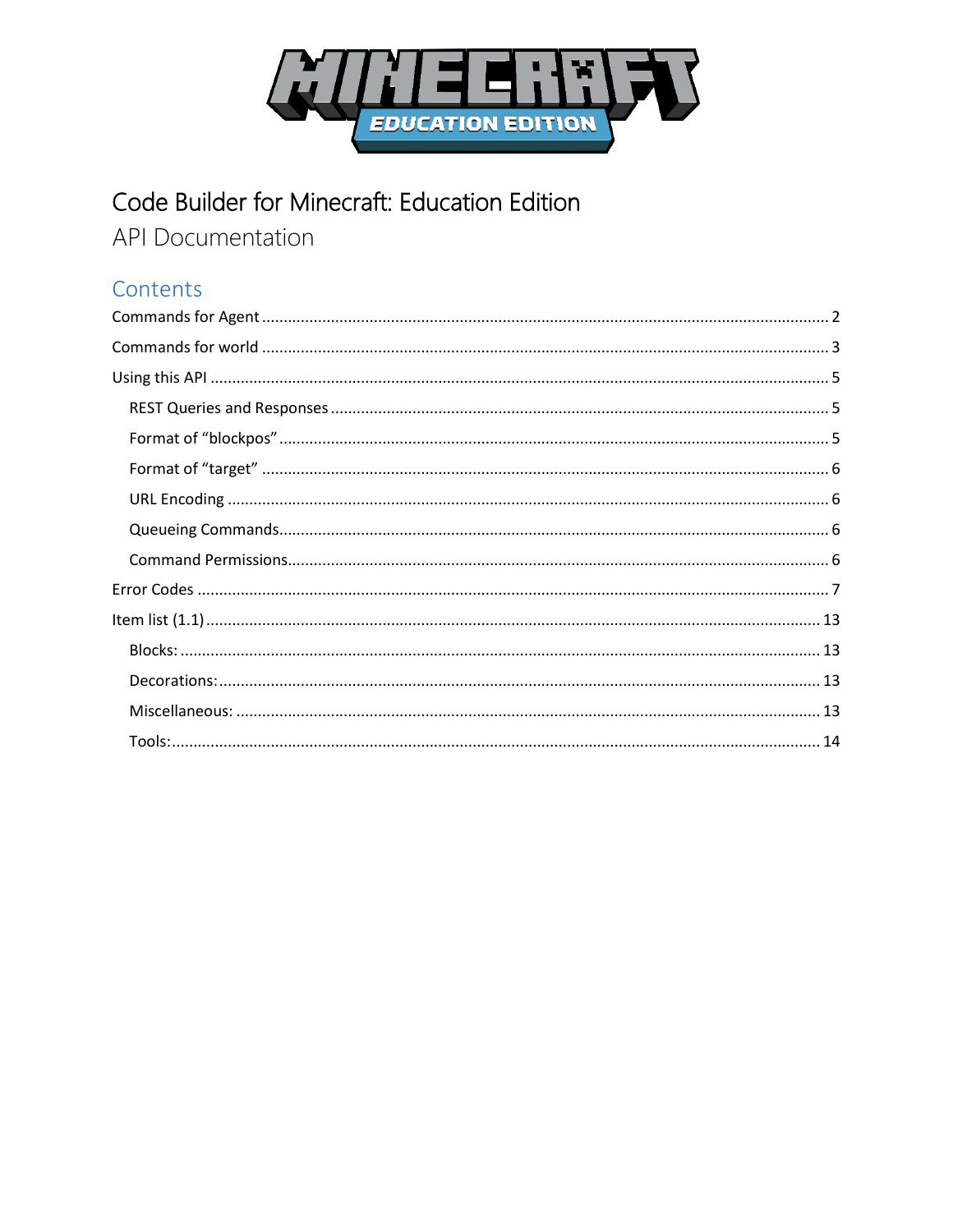# <span id="page-1-0"></span>Commands for Agent

| Return             | Command                        | Description                                             |
|--------------------|--------------------------------|---------------------------------------------------------|
| [bool success]     | move [string direction]        | Attempts to move Agent in specified direction.          |
|                    |                                | /move?direction=forward                                 |
| [bool success]     | turn [string direction]        | Attempts to rotate Agent 90 degrees.                    |
|                    |                                | /turn?direction=left                                    |
| [bool success]     | place [int slotNum]            | Places a block in the selected inventory slot in        |
|                    | [string direction]             | direction specified.                                    |
|                    |                                | /place?slotNum=1&direction=left                         |
| [bool success]     | till [string direction]        | Tills the soil with diamond hoe in direction specified. |
|                    |                                | /till?direction=left                                    |
| [bool success]     | attack [string direction]      | Attacks in direction specified with diamond sword       |
|                    |                                | strength.                                               |
|                    |                                | /attack?direction=left                                  |
| [bool success]     | destroy [string direction]     | Destroys any types of block by single hit in direction  |
|                    |                                | specified.                                              |
|                    |                                | /destroy?direction=left                                 |
| [bool success]     | collect [string item]          | Attempts to collect items.                              |
|                    |                                | /collect?item=all                                       |
| [bool success]     | drop [int slotNum]             | Drops specified Inventory Slot Numbered Items in the    |
|                    | [int quantity] [string         | specified quantity in the specified direction.          |
|                    | direction]                     | /drop?slotNum=1&quantity=10&direction=right             |
| [bool success]     | dropall [string direction]     | Drops all Inventory Items in the specified direction.   |
|                    |                                | /dropall?direction=right                                |
| [bool result]      | detect [string direction]      | Detects if there is a destructible Block in direction   |
|                    |                                | specified.                                              |
|                    |                                | /detect?direction=right                                 |
| [string blockName] | inspect [string direction]     | Returns the name of the block in the specified          |
|                    |                                | direction.                                              |
|                    |                                | /inspect?direction=right                                |
| [int data]         | inspectdata [string direction] | Returns the data value of the block in the specified    |
|                    |                                | direction.                                              |
|                    |                                | /inspectdata?direction=right                            |
| [bool result]      | detectredstone [string         | Detects Redstone signal in specified direction.         |
|                    | direction]                     | /detectredstone?direction=forward                       |
| [string itemName]  | getitemdetail [int slotNum]    | Returns the item name in the specified slot.            |
|                    |                                | /getitemdetail?slotNum=1                                |
| [int spaceCount]   | getitemspace [int slotNum]     | Returns the number of spaces remaining in the           |
|                    |                                | specified slot.                                         |
|                    |                                | /getitemspace?slotNum=1                                 |
| [int stackCount]   | getitemcount [int slotNum]     | Returns the number of items in the specified slot.      |
|                    |                                | /getitemcount?slotNum=1                                 |
| [bool success]     | transfer [int srcslotNum]      | Transfers specified quantity of items from the          |
|                    | [int quantity] [int            | selected slot to another specified slot of Agent's      |
|                    | dstslotNum]                    | Inventory.                                              |
|                    |                                | /transfer?srcslotNum=1&quantity=64&dstslotNum=2         |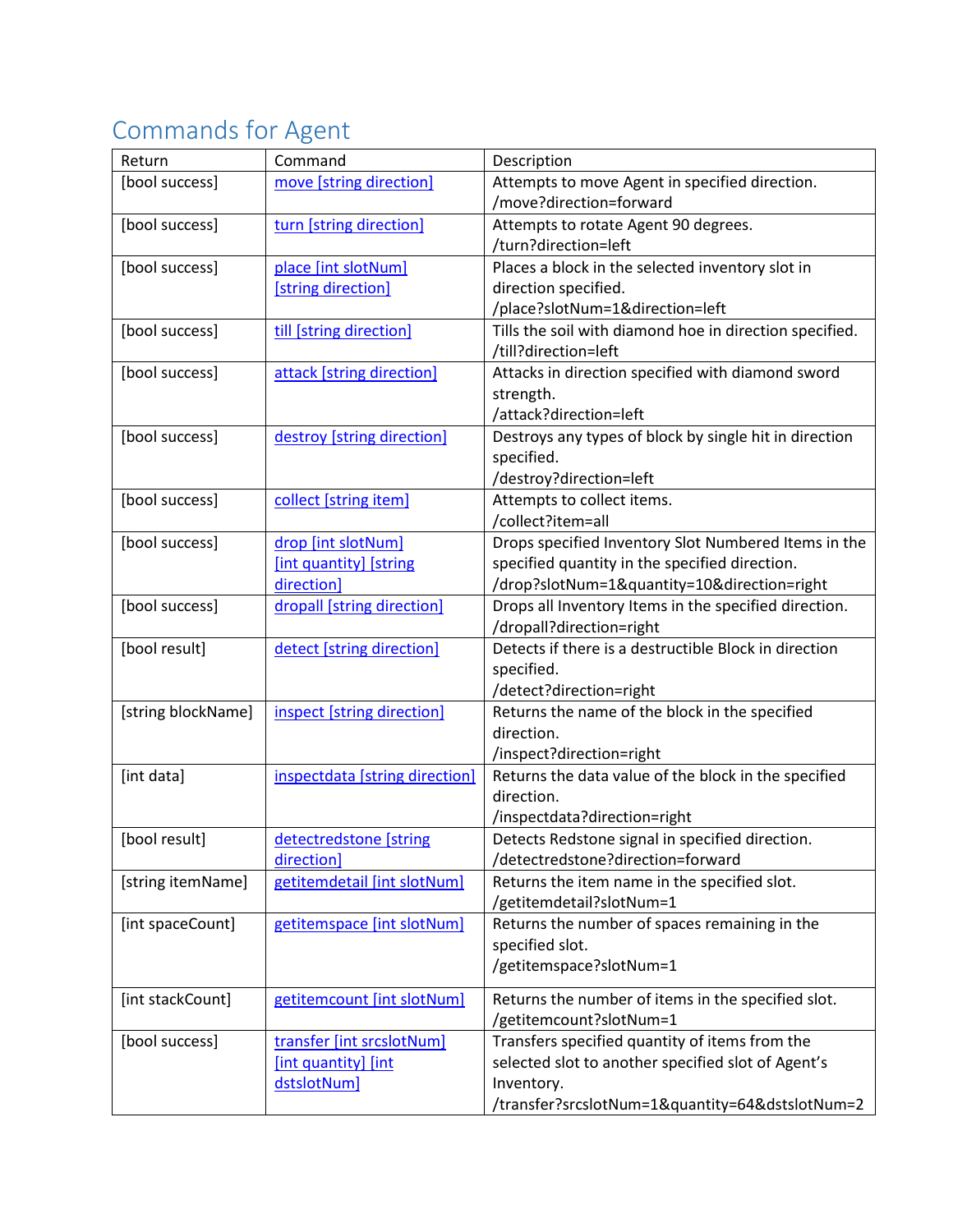| None | tptoplayer | Teleports Agent to player. |
|------|------------|----------------------------|
|      |            | /tptoplayer                |

# <span id="page-2-0"></span>Commands for world **(\* indicates optional parameters)**

| Return          | Command                        | Description                                          |
|-----------------|--------------------------------|------------------------------------------------------|
| [int count]     | clone [blockpos begin]         | Copies blocks from one place to another.             |
|                 | [blockpos end] [blockpos       |                                                      |
|                 | destination] *[string          |                                                      |
|                 | maskMode] *[string             |                                                      |
|                 | cloneMode] *[string tileName]  |                                                      |
|                 | *[int tileData]                |                                                      |
| None            | executeasother [target origin] | Executes another command as the specified            |
|                 | [blockpos position] [string    | target. Will fail if they don't have permission for  |
|                 | command]                       | the command.                                         |
| None            | executedetect                  | Executes another command if the block at the         |
|                 | [target origin] [blockpos      | specified position matches the specified block       |
|                 | position] [string detect]      | type and data.                                       |
|                 | [blockpos detectPos] [string   |                                                      |
|                 | detectBlock] [int detectData]  |                                                      |
|                 | [string command]               |                                                      |
| [int fillCount] | fill [blockpos from] [blockpos | Fills the region with the specific block and data.   |
| [string         | to]                            | What happens to existing blocks at the given         |
| blockName]      | [string tileName]              | locations is determined by oldBlockHandling.         |
|                 | *[int tileData]                |                                                      |
|                 | *[string oldBlockHandling]     |                                                      |
|                 | *[string replaceTileName]      |                                                      |
|                 | *[int replaceDataValue]        |                                                      |
| [string         | give [target player] [string   | Gives an item to a player.                           |
| itemName] [int  | itemName] * [int amount]       |                                                      |
| itemAmount]     | *[int data]                    |                                                      |
| [string         |                                |                                                      |
| playerName]     |                                |                                                      |
| None            | kill *[target target]          | Kills entities (players, mobs, items, etc.). Default |
|                 |                                | kills local player.                                  |
| None            | setblock                       | Changes a block to another block.                    |
|                 | [blockpos position]            |                                                      |
|                 | [string tileName]              |                                                      |
|                 | *[int tileData]                |                                                      |
|                 | *[string oldBlockHandling]     |                                                      |
| [bool           | summon                         | Tries to summon an entity at specified position.     |
| wasSpawned]     | [string entityType]            |                                                      |
|                 | [blockpos spawnPos]            |                                                      |
| [bool matches]  | testforblock                   | Tests whether the specified block is at the          |
|                 | [blockpos position] [string    | specified location.                                  |
|                 | tileName]                      |                                                      |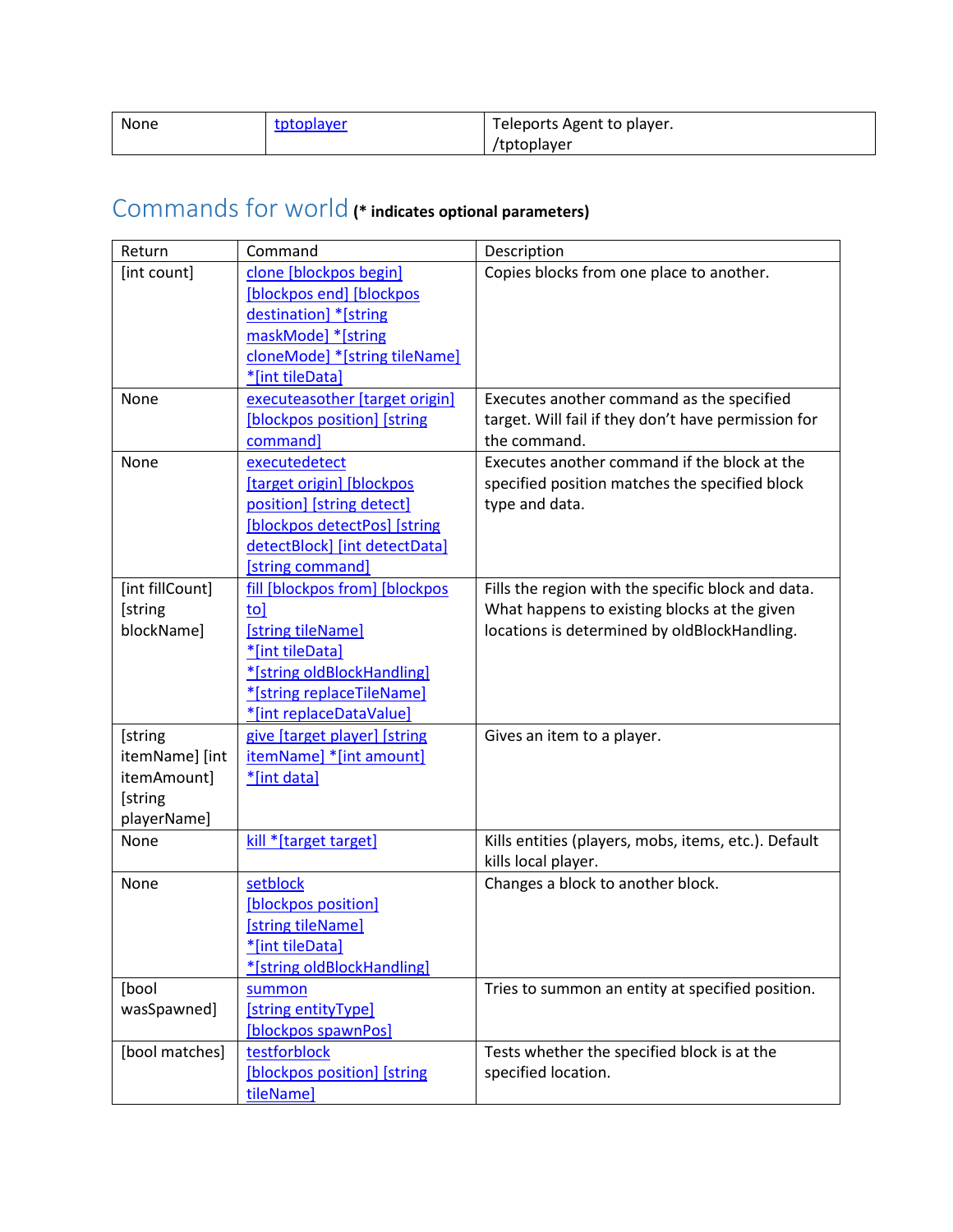|                | *[int dataValue]                 |                                                  |
|----------------|----------------------------------|--------------------------------------------------|
| [int           | testforblocks [blockpos begin]   | Tests whether the blocks in two regions match.   |
| compareCount]  | [blockpos end] [blockpos]        |                                                  |
| [bool matches] | destination] *[string mode]      |                                                  |
| None           | timesetbyname                    | Sets in game time.                               |
|                | [string time]                    |                                                  |
| None           | timesetbynumber                  | Sets in game time to 'day' or 'night'.           |
|                | [int time]                       |                                                  |
| None           | tptargettotarget [target victim] | Teleports target victim to target destination.   |
|                | [target destination]             |                                                  |
|                | <u>*[int y-rot]</u>              |                                                  |
|                | *[int x-rot]                     |                                                  |
| None           | tptargettopos [target victim]    | Teleports target victim to destination position. |
|                | [blockpos destination]           |                                                  |
|                | <u>*[int y-rot]</u>              |                                                  |
|                | $*$ [int x-rot]                  |                                                  |
| None           | weather                          | Sets the weather for the specified duration.     |
|                | <b>[string type]</b>             |                                                  |
|                | [int duration]                   |                                                  |

<span id="page-3-0"></span>For more detail on world commands and their usage, go to:

<http://minecraft.gamepedia.com/Commands>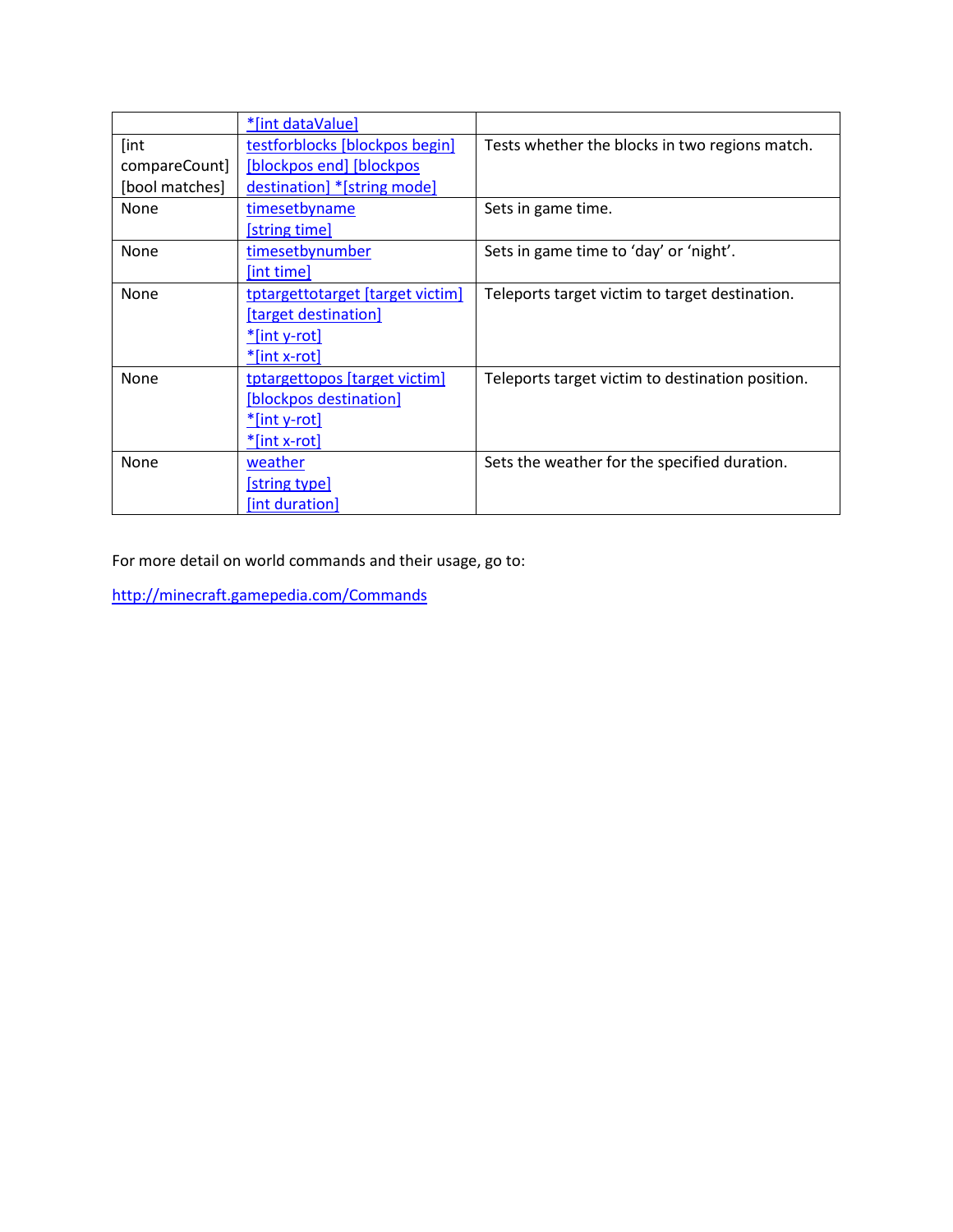# <span id="page-4-0"></span>Using this API

The Code Builder experience involves three apps: Minecraft: Education Edition (MC), Code Connection (CC), and an editor, presumably in a browser. The editor sends command requests in the form of REST queries to localhost on port 8080. CC picks these up, converts them into MC's JSON format, and sends them over WebSockets to MC. MC executes the command, sends output back to CC, which parses it and responds to the REST query.

This means that to use CC it must be open and connected to MC. Once CC is on the editor selection screen it is ready to receive REST queries. There are two ways to accomplish this.

- Run command /code in MC. This will launch CC and automatically connect.
- Launch CC, then run command /connect localhost:19131 in MC.

The Scratch implementation is available as an example here:

<https://github.com/Mojang/mojang.github.io>

#### <span id="page-4-1"></span>REST Queries and Responses

The app's rest server is listening on port 8080 and is used with queries of type "GET" specifying the command name followed by the arguments. Here is an example of a full (unencoded) URL:

http://localhost:8080/drop?slotnum=1&quantity=1&direction=forward

The app will always respond with JSON of some form. This will either be the expected return value, or an error code and message. Below is an example of possible return values of the "summon" command.

```
{
  wasSpawned: true
}
{
   errorCode: 2,
   errorMessage: "No WebSocket connection"
}
```
#### <span id="page-4-2"></span>Format of "blockpos"

All blockpos parameters will be passed as strings as if they were typed in Minecraft. Below is an example (unencoded) of an absolute position followed by a relative one. Relative positions are relative to the player, not the Agent. For more information visit: <http://minecraft.gamepedia.com/Commands/>

/exampleCommand?absolute=1 2 3

/exampleCommand?relative=~1 ~2 ~3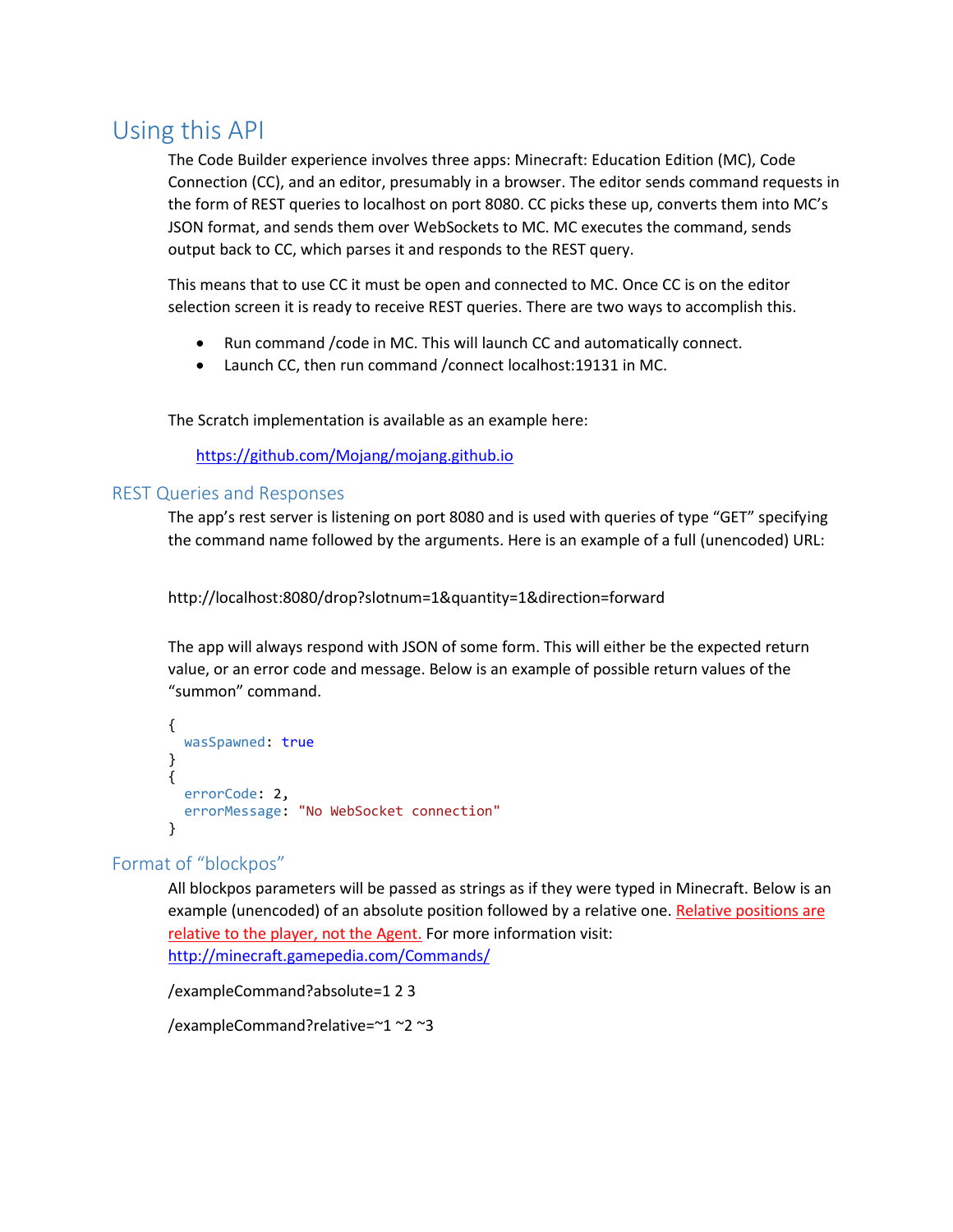#### <span id="page-5-0"></span>Format of "target"

Similar to blockpos, targets are also specified as they would be in a Minecraft command. Below are two (unencoded) examples of targets. For a more in-depth description of target syntax, visit: [http://minecraft.gamepedia.com/Commands/](http://minecraft.gamepedia.com/Commands)

/exampleCommand?targetparam=Steve

/exampleCommand?targetparam=@e[type=pig,x=1]

#### <span id="page-5-1"></span>URL Encoding

Depending on the environment the REST queries are being made in it may be necessary to encode unsafe characters in the URLs for the commands. The app properly deals with encoded characters. Characters of concern are spaces, and characters from targets like '@' '[' ']' and '='. Below is an example of this encoding.

http://localhost:8080/example?target=@e[type=pig,x=1] Encoded to: http://localhost:8080/example?target=%40e%5Btype%3Dpig%2Cx%3D1%5D

#### <span id="page-5-2"></span>Queueing Commands

The extension that is performing the REST queries is responsible for queueing commands in such a way that there is only ever one pending command in this app. If multiple commands are initiated concurrently, all but the last will fail with error code 6 and only the last one will be executed.

### <span id="page-5-3"></span>Command Permissions

All Agent commands can be executed by any player. However, world commands require a higher permission level (mostly op) and will fail with error code 5 if the local player does not have the required permission level.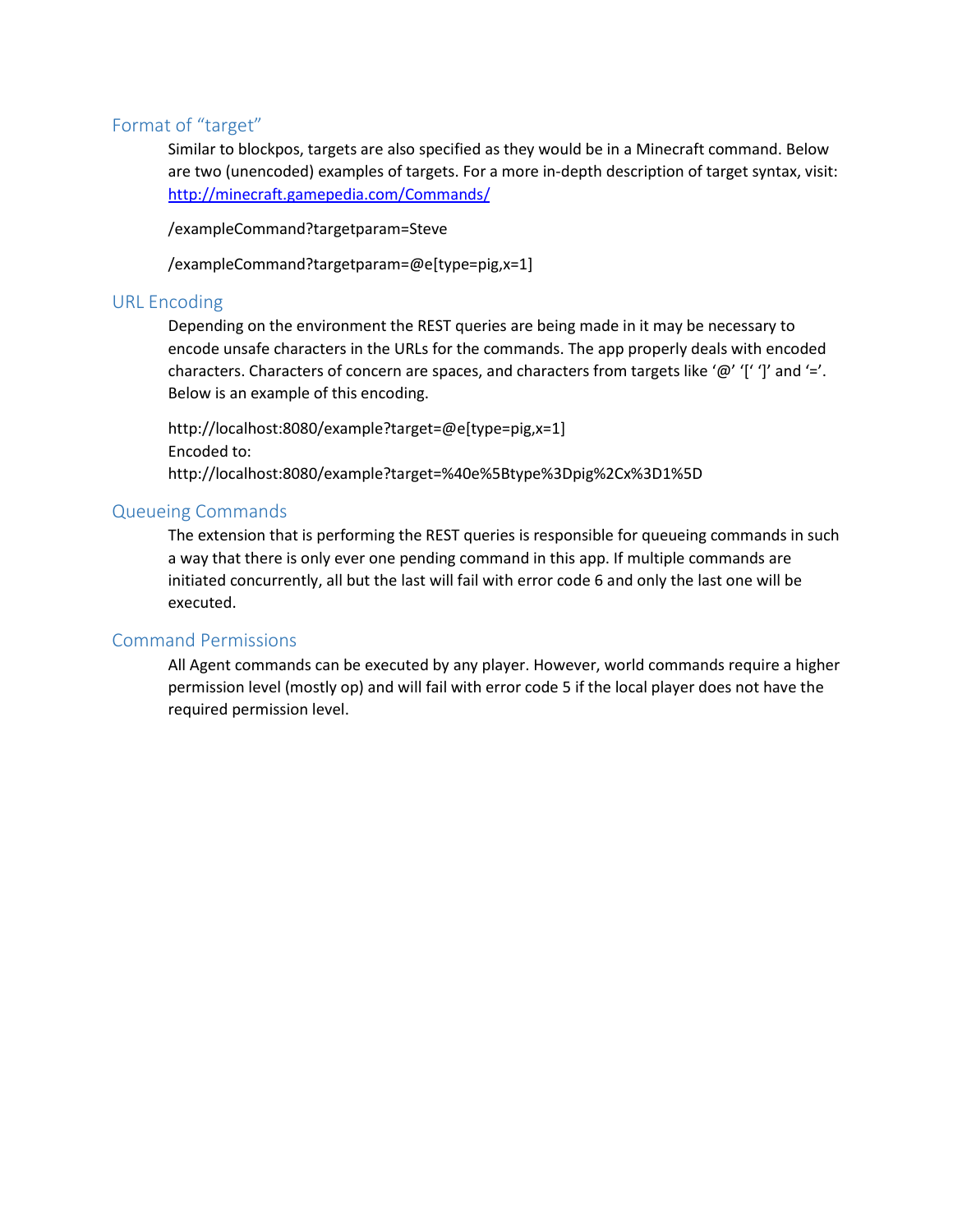# <span id="page-6-0"></span>Error Codes

<span id="page-6-1"></span>

| Value          | <b>Description</b>                                          |
|----------------|-------------------------------------------------------------|
| 0              | Missing parameters in REST query.                           |
| $\mathbf{1}$   | App failed to parse parameter type, meaning it is either in |
|                | an invalid format or not supported.                         |
| $\overline{2}$ | App is not connected to Minecraft and cannot run            |
|                | commands.                                                   |
| 3              | App encountered a WebSocket error and was unable to         |
|                | send the command.                                           |
| 4              | The command was executed, but the app was unable to         |
|                | parse Minecraft's response.                                 |
| 5              | The command failed on the Minecraft side, either because    |
|                | of invalid parameters or because the command hit a fail     |
|                | case. A common example would be specifying a target that    |
|                | doesn't get any results. The message from Minecraft will    |
|                | be appended onto the "errorMessage" field.                  |
| 6              | The pending command was cancelled because the app           |
|                | received a new REST query before the pending command        |
|                | was complete.                                               |
| 7              | Invalid REST endpoint.                                      |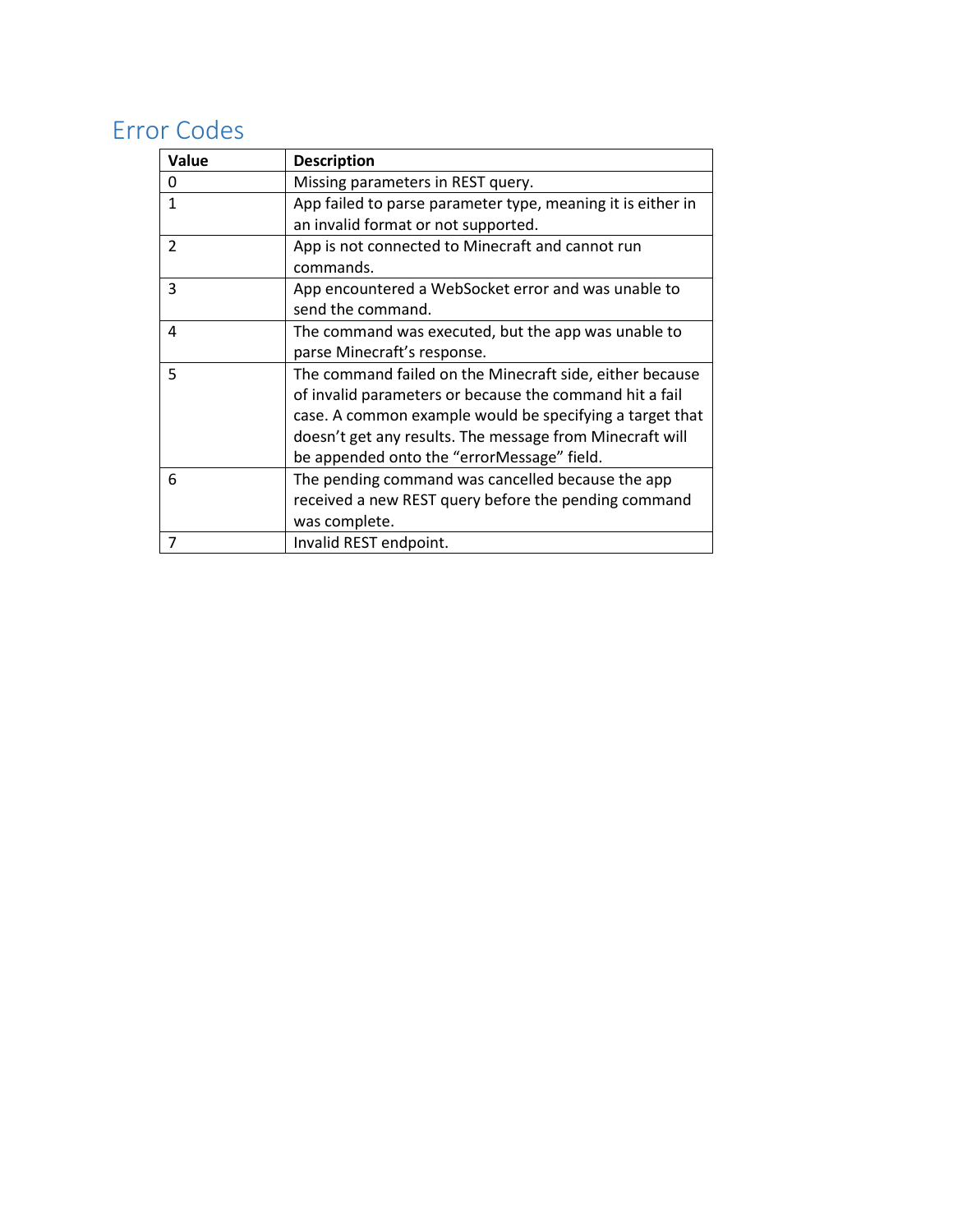### move [string direction]

| /move?direction=forward                        |                                                                                        |  |
|------------------------------------------------|----------------------------------------------------------------------------------------|--|
| Attempts to move Agent in specified direction. |                                                                                        |  |
| Parameters                                     | [string direction]                                                                     |  |
|                                                | forward, back, left, right, up, down                                                   |  |
| Return                                         | [bool success]                                                                         |  |
|                                                | Returns if Agent moved in the direction specified. Would be false if he was blocked by |  |
|                                                | a solid obstacle.                                                                      |  |

#### <span id="page-7-0"></span>turn [string direction]

| /turn?direction=left                 |                                                       |  |
|--------------------------------------|-------------------------------------------------------|--|
| Attempts to rotate Agent 90 degrees. |                                                       |  |
| Parameters                           | [string direction]                                    |  |
|                                      | Left, Right                                           |  |
| Return                               | [bool success]                                        |  |
|                                      | Always returns true as the Agent cannot fail to turn. |  |

### place [int slotNum] [string direction]

#### /place?slotNum=1&direction=left

Right-clicks on the block in the specified direction. This basically places a block (ex: Place Stone Block) or a placeable item (ex: Place Oak Fence) from the selected Inventory Slot in the specified direction. However, this doesn't interact with things like doors, levers, and containers. Additionally, when player specifies a slot which contains the following non-place-able items, this behaves as follows:

Get water/lava

- Bucket Till - hoe Make a path - shovel Spawn

#### - Spawn eggs

#### Dye

- dyePowder

Fire

- flint and steel
- fire charge (I believe this is a fireball)

Just drop

- Boat
- Minecart
- Bottle (try to make a bottle whatever you use it on, and be dropped)

| Parameters | [int slotNum]                                                  |
|------------|----------------------------------------------------------------|
|            | Inventory Slot Number (1-27)                                   |
|            |                                                                |
|            |                                                                |
|            | [string direction]                                             |
|            | forward, back, left, right, up, down                           |
|            |                                                                |
| Return     | [bool success]                                                 |
|            | Returns if a block in the specified inventory slot was placed. |
|            |                                                                |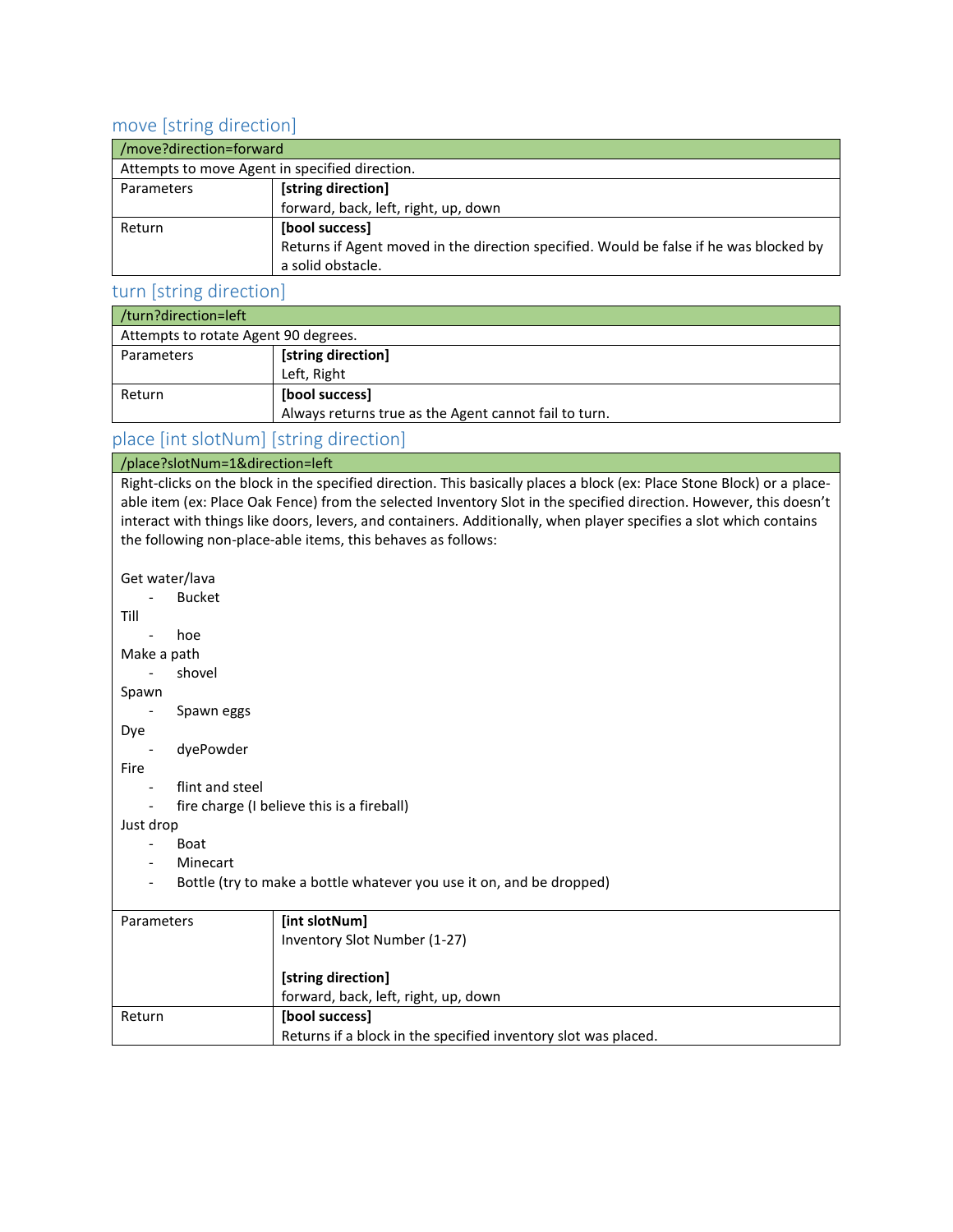### <span id="page-8-0"></span>attack [string direction]

| /attack?direction=left                                  |                                         |  |
|---------------------------------------------------------|-----------------------------------------|--|
| Attacks in direction specified (diamond sword strength) |                                         |  |
| Parameters                                              | [string direction]                      |  |
|                                                         | forward, back, left, right, up, down    |  |
| Return                                                  | [bool success]                          |  |
|                                                         | Returns if the Agent damaged an entity. |  |

### <span id="page-8-2"></span>destroy [string direction]

| /destroy?direction=left                                                                                 |                                                                              |  |
|---------------------------------------------------------------------------------------------------------|------------------------------------------------------------------------------|--|
| Destroys breakable Block or Item in direction specified. Any breakable blocks can be broken in one hit. |                                                                              |  |
| Parameters                                                                                              | [string direction]                                                           |  |
|                                                                                                         | Forward, Back, Left, Right, Up, Down                                         |  |
| Return                                                                                                  | [bool success]                                                               |  |
|                                                                                                         | Returns if the Agent destroyed a block. This would be false if the block was |  |
|                                                                                                         | unbreakable or wasn't solid, such as air or water.                           |  |

### <span id="page-8-1"></span>till [string direction]

| /till?direction=left                          |                                                                                            |
|-----------------------------------------------|--------------------------------------------------------------------------------------------|
| Tills the soil by hoe in direction specified. |                                                                                            |
| Parameters                                    | [string direction]                                                                         |
|                                               | Forward, Back, Left, Right, Up, Down                                                       |
| Return                                        | [bool success]                                                                             |
|                                               | Returns if the Agent could till, meaning it's a dirt-like material that can be turned into |
|                                               | farmland.                                                                                  |

### collect [string item]

<span id="page-8-3"></span>

| /collect?item=all                                                                |                                                         |
|----------------------------------------------------------------------------------|---------------------------------------------------------|
| Attempts to collect all items within a one block from Agent in three dimensions. |                                                         |
| Parameters                                                                       | [string item]                                           |
|                                                                                  | all, Item name (stone, lapis_ore, etc.) Full list here: |
|                                                                                  | http://minecraft.gamepedia.com/Data_values/Block_IDs    |
|                                                                                  | Filters by given type                                   |
| Return                                                                           | [bool success]                                          |
|                                                                                  | Returns if any items were collected.                    |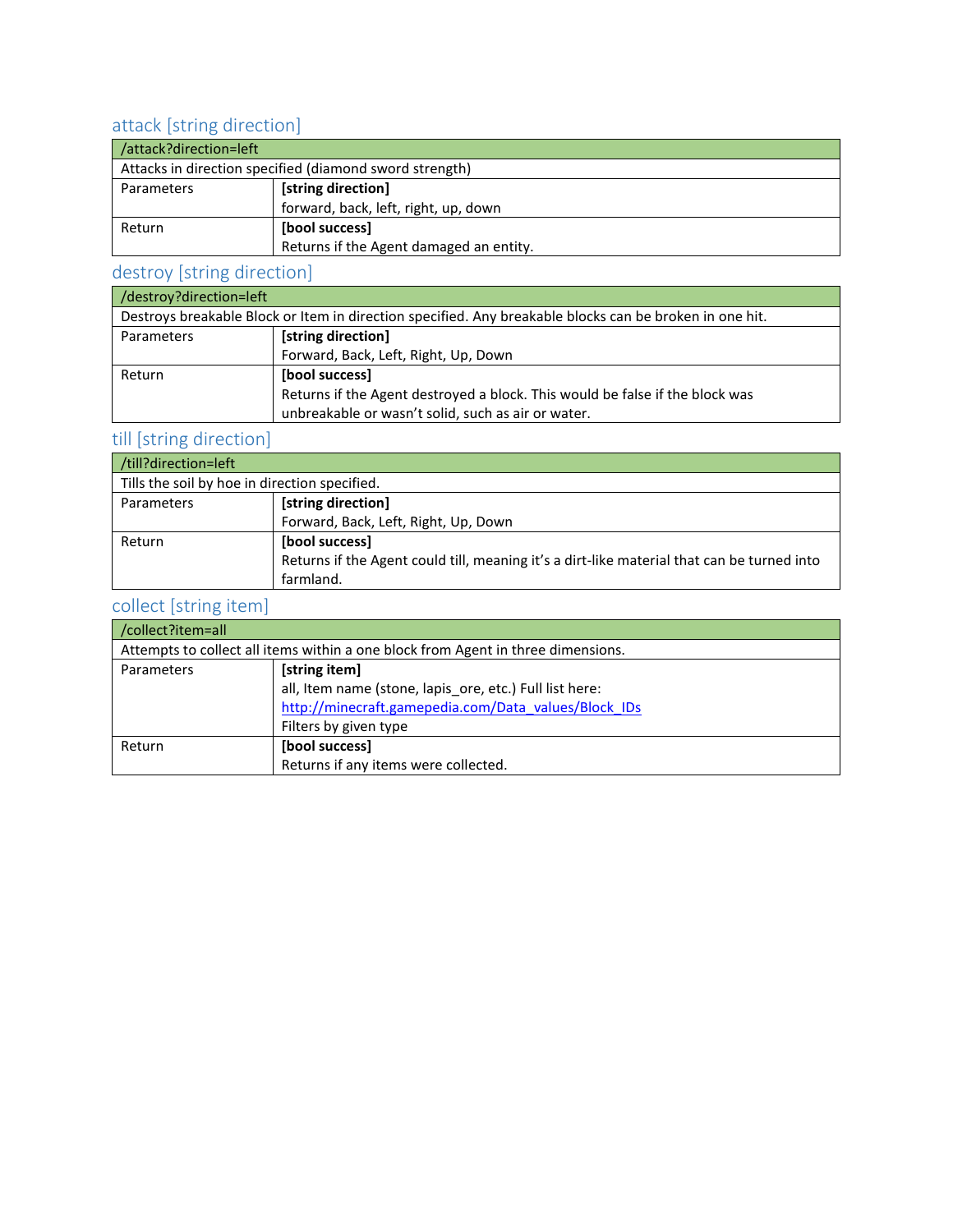### drop [int slotNum] [int quantity] [string direction]

|            | /drop?slotNum=1&quantity=10&direction=right                                                                  |
|------------|--------------------------------------------------------------------------------------------------------------|
|            | Drops the given number of items from the specified inventory slot onto the ground one block in the specified |
| direction. |                                                                                                              |
| Parameters | [int slotNum]                                                                                                |
|            | Inventory Slot Number (1-27)                                                                                 |
|            |                                                                                                              |
|            | [int quantity]                                                                                               |
|            | Quantity (1-64)                                                                                              |
|            |                                                                                                              |
|            | [string direction]                                                                                           |
|            | forward, back, left, right                                                                                   |
| Return     | [bool success]                                                                                               |
|            | Returns if any items were dropped.                                                                           |

# <span id="page-9-0"></span>dropall [string direction]

| /dropall?direction=right                                                             |                                    |
|--------------------------------------------------------------------------------------|------------------------------------|
| Drops all items from all slots onto the ground one block in the specified direction. |                                    |
| Parameters                                                                           | [string direction]                 |
|                                                                                      | forward, back, left, right         |
| Return                                                                               | [bool success]                     |
|                                                                                      | Returns if any items were dropped. |

### detect [string direction]

| detect?direction=right                                                                |                                                                      |
|---------------------------------------------------------------------------------------|----------------------------------------------------------------------|
| Detects if there is a collideable block in specified direction. Does not detect mobs. |                                                                      |
| Parameters                                                                            | [string direction]                                                   |
|                                                                                       | forward, back, left, right, up, down                                 |
| Return                                                                                | [bool result]                                                        |
|                                                                                       | Returns if there was a collideable block in the specified direction. |

<u> 1989 - Johann Stoff, deutscher Stoffen und der Stoffen und der Stoffen und der Stoffen und der Stoffen und der</u>

### <span id="page-9-1"></span>inspect [string direction]

| /inspect?direction=right                                  |                                                      |
|-----------------------------------------------------------|------------------------------------------------------|
| Returns the name of the block in the specified direction. |                                                      |
| Parameters                                                | [string direction]                                   |
|                                                           | forward, back, left, right, up, down                 |
| Return                                                    | [string itemName]                                    |
|                                                           | Of the form "coal ore". Full list here:              |
|                                                           | http://minecraft.gamepedia.com/Data_values/Block_IDs |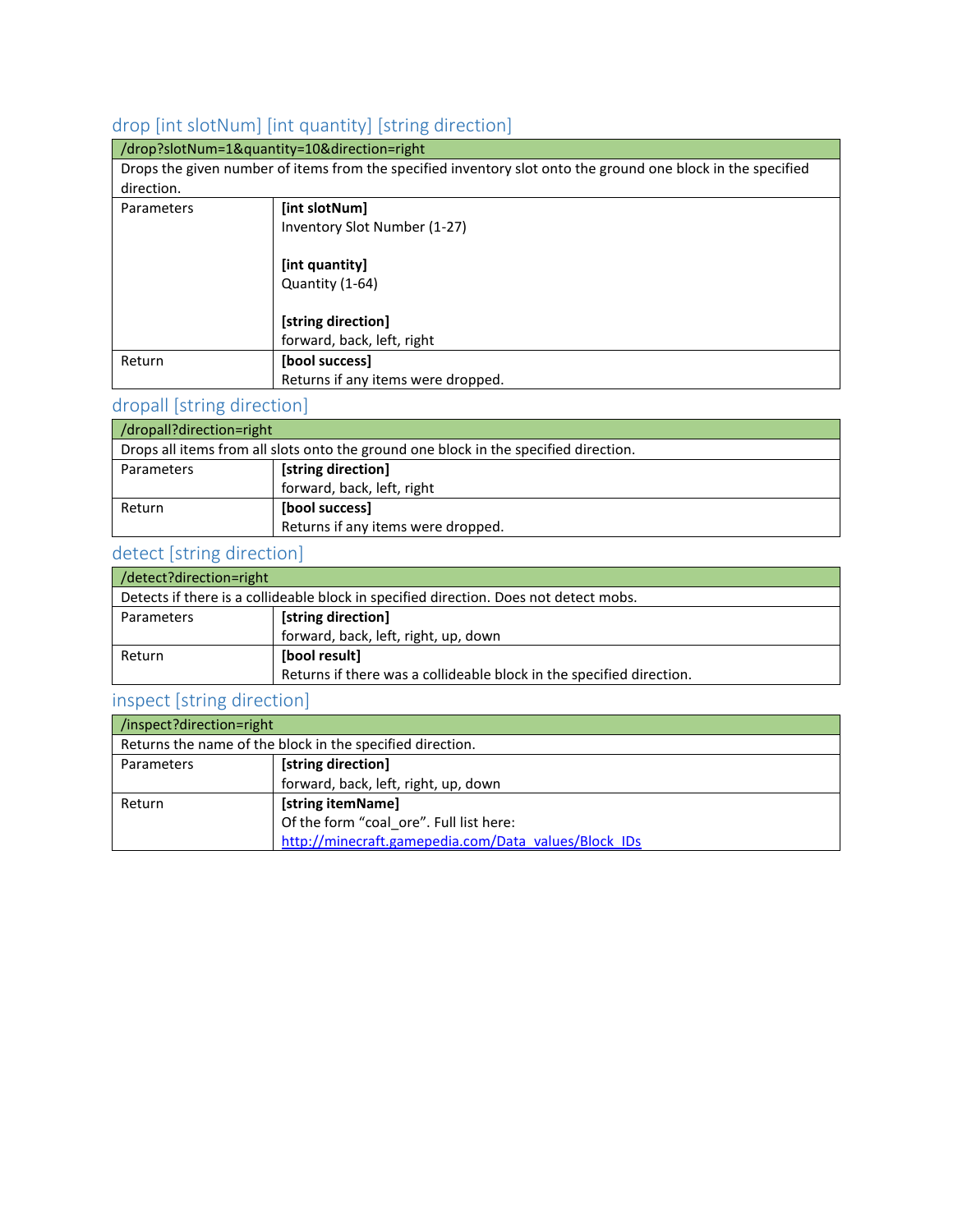### <span id="page-10-1"></span>inspectdata [string direction]

| /inspectdata?direction=right                                    |                                                                |
|-----------------------------------------------------------------|----------------------------------------------------------------|
| Returns the data value of the block in the specified direction. |                                                                |
| Parameters                                                      | [string direction]                                             |
|                                                                 | forward, back, left, right, up, down                           |
| Return                                                          | [int data]                                                     |
|                                                                 | Data value of the block in the specified direction, 0 for air. |

### <span id="page-10-0"></span>detectredstone [string direction]

| /detectredstone?direction=forward               |                                                                                      |
|-------------------------------------------------|--------------------------------------------------------------------------------------|
| Detects Redstone signal in specified direction. |                                                                                      |
| Parameters                                      | [string direction]                                                                   |
|                                                 | forward, back, left, right, up, down                                                 |
| Return                                          | [bool result]                                                                        |
|                                                 | Returns if the object in the specified direction is receiving Redstone power at that |
|                                                 | moment.                                                                              |

### <span id="page-10-2"></span>getitemdetail [int slotNum]

| /getitemdetail?slotNum=1                            |                                                           |
|-----------------------------------------------------|-----------------------------------------------------------|
| Returns the name of the item in the specified slot. |                                                           |
| Parameters                                          | [int slotNum]                                             |
|                                                     | <b>Inventory Slot Number</b>                              |
| Return                                              | [string itemName]                                         |
|                                                     | Returns item name of the form "coal ore". Full list here: |
|                                                     | http://minecraft.gamepedia.com/Data values/Block IDs      |

### <span id="page-10-3"></span>getitemspace [int slotNum]

| /getitemspace?slotNum=1                                                                                         |                              |
|-----------------------------------------------------------------------------------------------------------------|------------------------------|
| Returns the number of spaces remaining in the specified slot, as in the number of items you could add before it |                              |
| would be full.                                                                                                  |                              |
| Parameters                                                                                                      | [int slotNum]                |
|                                                                                                                 | <b>Inventory Slot Number</b> |
| Return                                                                                                          | [int stackCount]             |

### getitemcount [int slotNum]

<span id="page-10-4"></span>

| /getitemcount?slotNum=1                                                                                   |                                                    |
|-----------------------------------------------------------------------------------------------------------|----------------------------------------------------|
| Returns the number of items in the specified slot, as in how many you could use before it would be empty. |                                                    |
| Parameters                                                                                                | [int slotNum]                                      |
|                                                                                                           | <b>Inventory Slot Number</b>                       |
| Return                                                                                                    | [int stackCount]                                   |
|                                                                                                           | Returns the number of items in the specified slot. |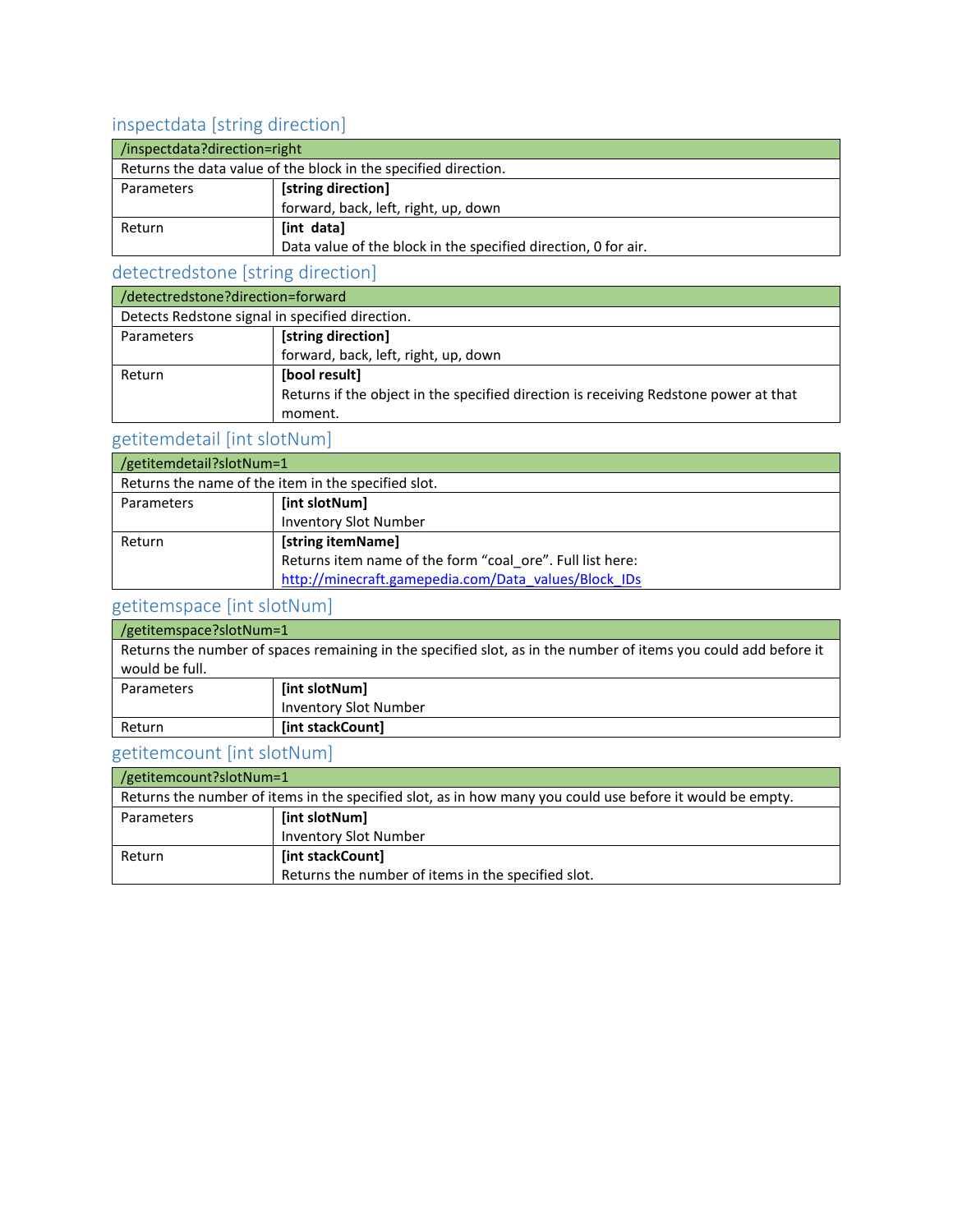## transfer [int srcslotNum] [int quantity] [int dstslotNum]

| /transfer?srcslotNum=1&quantity=64&dstslotNum=2 |                                                                                                              |
|-------------------------------------------------|--------------------------------------------------------------------------------------------------------------|
|                                                 | Transfers specified quantity of items from the selected slot to another specified slot of Agent's Inventory. |
| Parameters                                      | [int srcslotNum]                                                                                             |
|                                                 | Source Inventory Slot Number                                                                                 |
|                                                 |                                                                                                              |
|                                                 | [int quantity]                                                                                               |
|                                                 | Quantity (1-64)                                                                                              |
|                                                 |                                                                                                              |
|                                                 | [int dstslotNum]                                                                                             |
|                                                 | <b>Destination Inventory Slot Number</b>                                                                     |
| Return                                          | [bool success]                                                                                               |
|                                                 | If the destination slot already has items of a different type, it will return false (does not                |
|                                                 | try to fill the next slot). If there are fewer than the specified quantity of items in the                   |
|                                                 | selected slot or only room for fewer items in the destination slot, it will transfer as                      |
|                                                 | many as possible and return true. If none can be transferred, it returns false.                              |

### <span id="page-11-1"></span>tptoplayer

<span id="page-11-0"></span>

| /tptoplayer                               |      |
|-------------------------------------------|------|
| Teleports the Agent to the player's feet. |      |
| Parameters                                | None |
| Return                                    | None |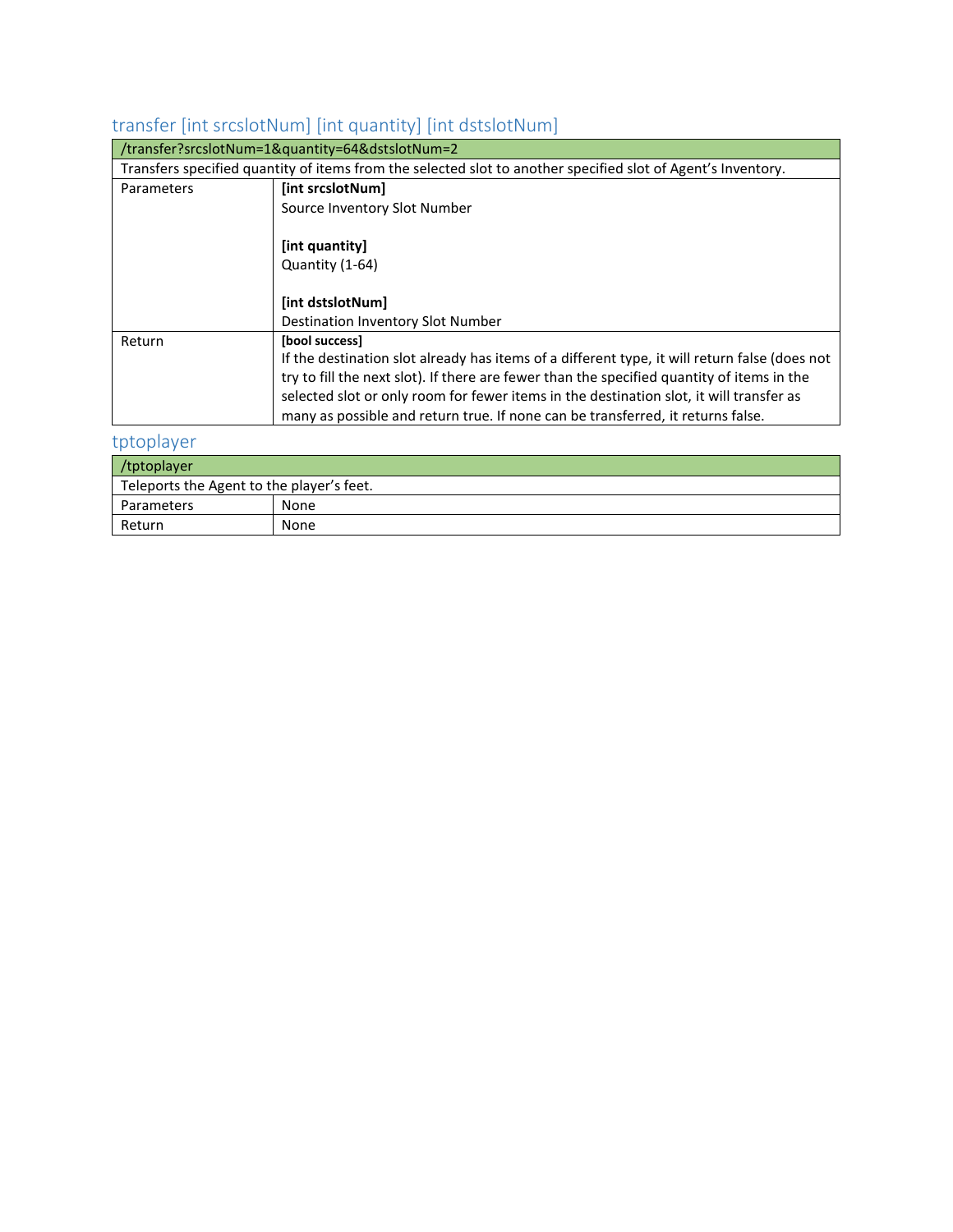## <span id="page-12-1"></span><span id="page-12-0"></span>Item list (1.1)

#### Blocks:

acacia stairs,allow,bedrock,birch stairs,border block,brick block,brick stairs,clay,coal ore,cob blestone,dark\_oak\_stairs,deny,diamond\_ore,dirt,emerald\_ore,end\_bricks,end\_stone,gold\_ore,g rass,gravel,hardened\_clay,ice,iron\_ore,jungle\_stairs,lapis\_ore,log,log2,mossy\_cobblestone,myc elium,nether brick,nether brick stairs,netherbrick,netherrack,oak stairs,obsidian,packed ice,p lanks,podzol,prismarine,purpur\_block,purpur\_stairs,quartz\_block,quartz\_ore,quartz\_stairs,red sandstone,red\_sandstone\_stairs,redstone\_ore,sand,sandstone,sandstone\_stairs,snow,soul\_san d,spruce stairs,stained hardened clay,stone,stone brick stairs, stone slab, stone slab2, stone stairs,stonebrick,wooden\_slab

#### <span id="page-12-2"></span>Decorations:

acacia door,acacia fence gate,anvil,beacon,bed,birch door,birch fence gate,black glazed ter racotta,blue\_glazed\_terracotta,board,bookshelf,brewing\_stand,brown\_glazed\_terracotta,brow n\_mushroom,brown\_mushroom\_block,cactus,cake,carpet,cauldron,chest,coal\_block,cobblesto ne\_wall,concrete,concretepowder,crafting\_table,cyan\_glazed\_terracotta,dark\_oak\_door,dark\_o ak\_fence\_gate,deadbush,diamond\_block,double\_plant,dragon\_egg,emerald\_block,enchanting\_ table,end crystal,end portal frame,end rod,ender chest,fence,fence gate,flower pot,frame,f urnace,glass,glass\_pane,glowstone,gold\_block,gray\_glazed\_terracotta,green\_glazed\_terracotta, hay\_block,iron\_bars,iron\_block,iron\_door,iron\_trapdoor,jungle\_door,jungle\_fence\_gate,ladder, lapis\_block,leaves,leaves2,light\_blue\_glazed\_terracotta,lime\_glazed\_terracotta,lit\_pumpkin,ma genta\_glazed\_terracotta,melon\_block,mob\_spawner,monster\_egg,nether\_brick\_fence,notebloc k,orange\_glazed\_terracotta,painting,pink\_glazed\_terracotta,pumpkin,purple\_glazed\_terracotta, red\_flower,red\_glazed\_terracotta,red\_mushroom,red\_mushroom\_block,redstone\_block,sapling ,sealantern,shulker\_box,sign,silver\_glazed\_terracotta,skull,slime,snow\_layer,sponge,spruce\_do or, spruce fence gate, stonecutter, tallgrass, trapdoor, trapped chest, vine, waterlily, web, white gl azed\_terracotta,wooden\_door,wool,yellow\_flower,yellow\_glazed\_terracotta

#### <span id="page-12-3"></span>Miscellaneous:

apple,appleenchanted,arrow,baked\_potato,beef,beetroot,beetroot\_seeds,beetroot\_soup,blaze \_powder,blaze\_rod,bone,book,bowl,bread,brick,carrot,carrotonastick,chicken,chorus\_flower,ch orus fruit,chorus fruit popped,chorus plant,clay ball,clownfish,coal,cooked beef,cooked chic ken,cooked\_fish,cooked\_porkchop,cooked\_rabbit,cooked\_salmon,cookie,diamond,dragon\_brea th,dye,egg,emerald,emptymap,enchanted book,experience bottle,feather,fermented spider e ye,fish,flint,ghast\_tear,glass\_bottle,glowstone\_dust,gold\_ingot,gold\_nugget,golden\_apple,golde n\_carrot,gunpowder,iron\_ingot,iron\_nugget,leather,lingering\_potion,magma\_cream,melon,mel on seeds,mushroom stew,muttoncooked,muttonraw,nether wart,netherstar,paper,poisonous \_potato,porkchop,potato,potion,prismarine\_crystals,prismarine\_shard,pufferfish,pumpkin\_pie, pumpkin\_seeds,quartz,rabbit,rabbit\_foot,rabbit\_hide,rabbit\_stew,reeds,rotten\_flesh,salmon,sh ulker\_shell,slime\_ball,speckled\_melon,spider\_eye,splash\_potion,stick,string,sugar,wheat,wheat \_seeds